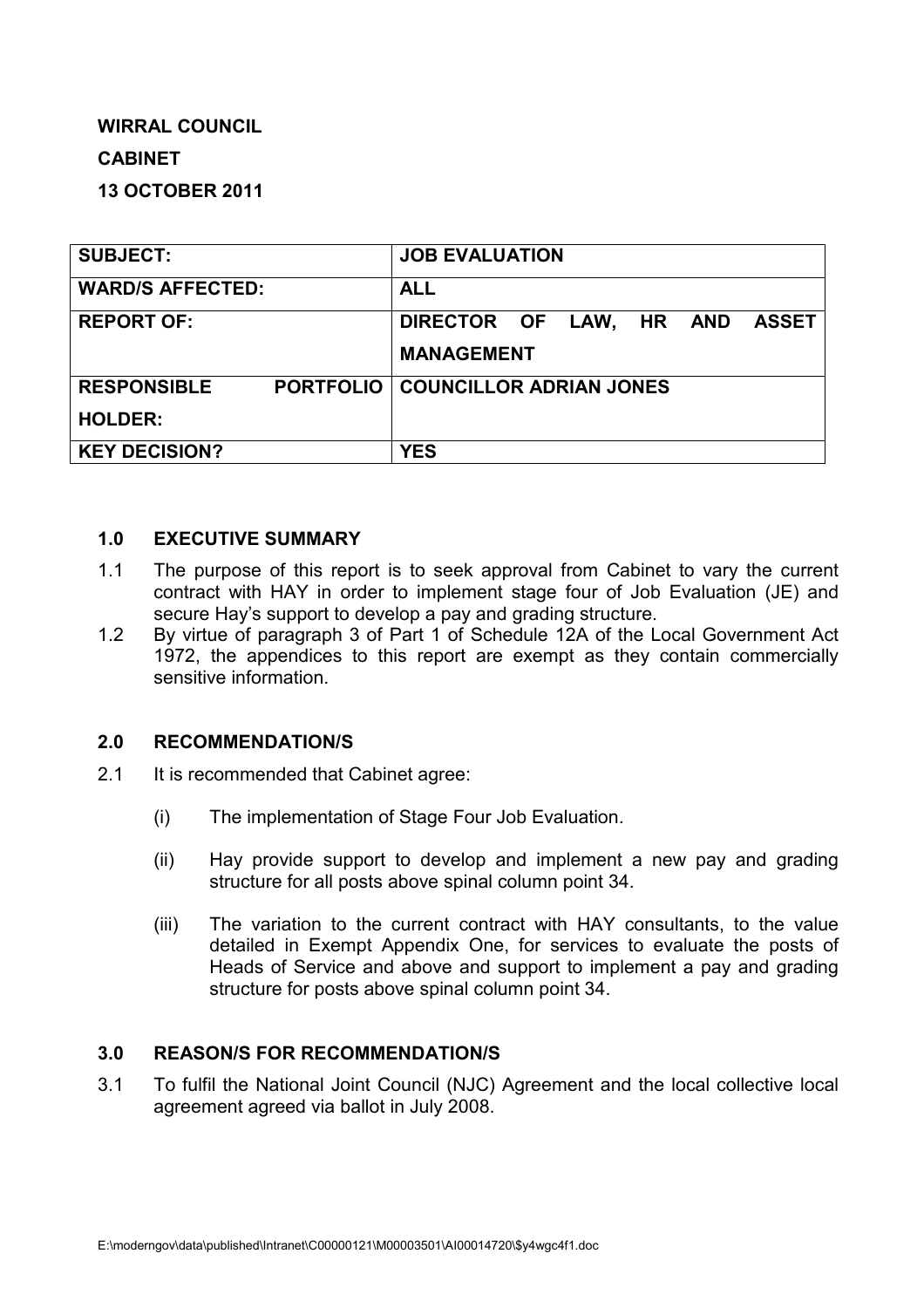### **4.0 BACKGROUND AND KEY ISSUES**

#### **4.1 National Agreement**

In 1997 the Single Status Agreement set out a framework, which included a National Joint Council (NJC) Job Evaluation scheme that would allow local authorise to 'harmonise terms and conditions for manual workers and APT&C staff and develop a pay and grading structure that is fair, transparent and equal.

#### **4.2 Local Agreement**

Members will be aware that in 2008 it was agreed with Cabinet and Trade Unions to implement the NJC Job Evaluation scheme up to spinal column point (SCP) 34 which included approximately 4200 employees.

Stage one included the collective agreement that the following would be delivered within the agreed timescales:

- 1. Harmonisation of terms and conditions for of all NJC non-school employees July 2008
- 2. Job Evaluation in stages, backdated to April 2007 in line with The National Agreement, but implemented within the following timescales:
- Stage one employees up to SCP 34 July 2008
- Stage two school based employees (NJC) September 2008
- Stage three all employees over SCP 34 up to Heads Off Service April 2009
- Stage Four Heads of service and above April 2009

#### **4.3 Current position**

#### **Stage 1 – up to SCP 34**

This stage is completed with some outstanding issues as a result of appeals.

#### **Stage 2 - Schools**

The final proposal is currently being assessed by Unison's legal representatives with a view to ballot employees in November with a proposed implementation date of 1 December 2011. The agreement with schools governing bodies is being sought in parallel to this.

#### **Stage 3 – JE for employees up to Head of Service Level**

The range of this group of employees covers SCP points 35 to 70 and covers the pay range from £29174 to £61000. Band H employees have been included (top grade of the NJC scheme) in both phases to ensure there is a bridging mechanism for the two schemes. This phase covers 1400 employees.

Whilst the NJC JE scheme was used for the first phase, the collective agreement proposed that a different scheme be used for employees above SCP34. A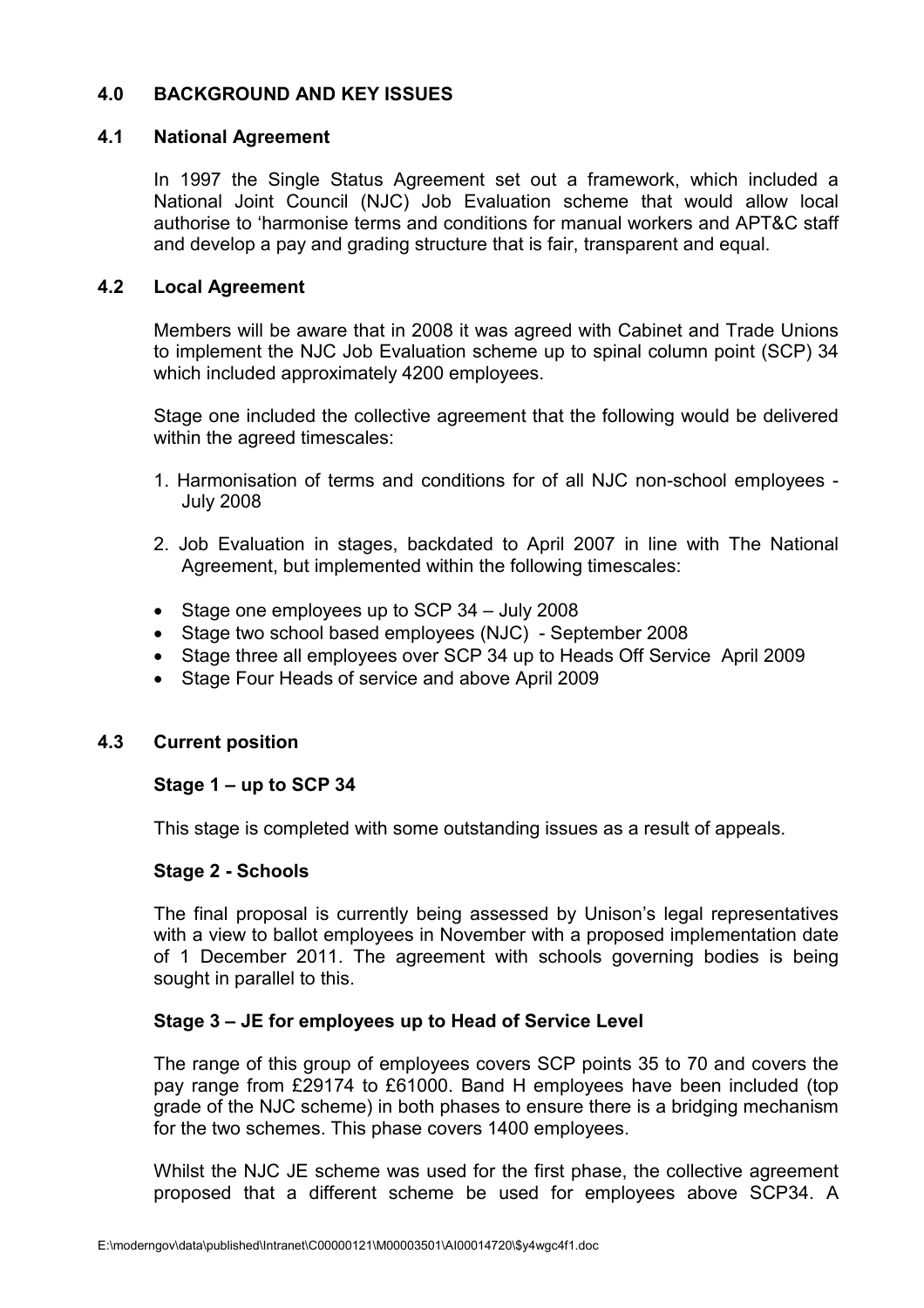procurement exercise was completed in July 2010 and Cabinet approved the Hay Group as the Councils partner for this phase of implementation on 2 September 2010. The cost of the contract with the Hay group is detailed in Exempt Appendix One.

The Job evaluation process is progressing but requires further services from HAY consultants to complete the exercise.

### **Stage 4 – Heads of Service and above**

It was agreed by Cabinet in September 2010 that stage 4 would be deferred to a later date.

### **4.4. Stage 4 implementation**

It is recommended that we move forward with the implementation of the final phase so that the stage 3 and 4 can be completed together.

Implementation of the final stage also provides the added advantage of being able to assess the entire pay costs when drawing the new pay line.

It has always been the intention as per the collective agreement to use the same Job Evaluations scheme for stages 3 and 4.

This will involve a variation to the contract to the approximate value as detailed in Exempt Appendix One.

### **4.5. Development of a new pay strategy and grading structure**

It is recommended that we secure the support of the Hay group to develop a new pay and grading structure for the implementation of JE for all roles above spinal column point 34. Hay's experience and expertise in this process would:

- Provide speedy analysis of results from the JE process as data is automatically collected as part of the JE process.
- Enable the development of options for the new pay and grading structure quickly.
- Benchmark Wirral jobs with similar organisations.
- Ensure there are no equal pay implications with the new grading structure.

This will involve a variation to the contract to the approximate value as detailed in Exempt Appendix One.

## **5. OTHER OPTIONS CONSIDERED**

The most appropriate option is to vary the Council's existing contract with Hay to evaluate Head of Service and above posts as the same Job evaluation scheme would need to be used. The internal review team is already trained in the Hay scheme. Similarly it would not be feasible to engage with another provider for the pay strategy and grading structure.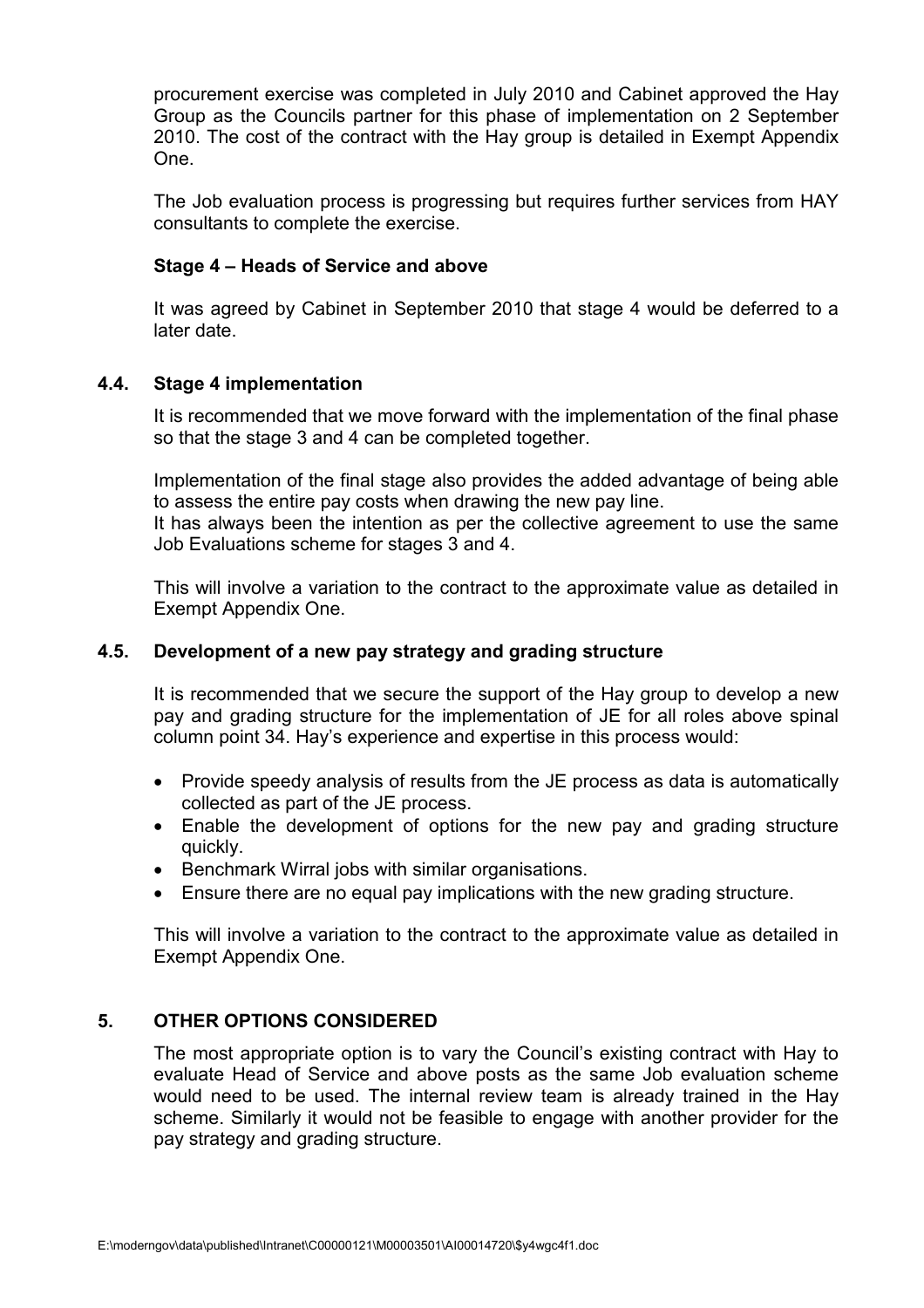### **6. RELEVANT RISKS**

The Council would be unable to reach an agreement with recognised Trade Unions about an affordable pay line until the Job evaluation is complete. The purpose of Job evaluation is to mitigate the risk of equal pay or equal value claims.

### **7. CONSULTATION**

The delivery of stage four was agreed as part of the collective agreement with recognised trade unions in 2008. Further consultation took place in summer 2010 to agree the re-tender of stage 3 and 4. Consultation concerning the implementation and delivery of job evaluation takes place on an ongoing and regular basis.

#### **8. IMPLICATIONS FOR VOLUNTARY, COMMUNITY AND FAITH GROUPS**

There are none arising from this report.

### **9. RESOURCE IMPLICATIONS: FINANCIAL; IT; STAFFING; AND ASSETS**

The delivery of stage 4 will be undertaken by the HAY group, supported by the Job Evaluation Team.

The funding for the remaining stages of Job Evaluation has been agreed by Cabinet over a number of years and the cost of this contract is within the budgets of the Local Pay Reserve that has already been allocated to complete the process.

#### **10. LEGAL IMPLICATIONS**

The Council will ensure that all relevant employment legislation is complied with throughout the job evaluation process.

### **11. EQUALITIES IMPLICATIONS**

- 11.1 There are no additional implications.
- 11.2 Equality Impact Assessment (EIA) (a) Is an EIA required? No. There would not be a requirement for an EIA on the contract variation. An EIA would be required when the proposal for the new pay structure is considered. (b) If 'yes', has one been completed?

### **12 CARBON REDUCTION IMPLICATIONS**

There are no carbon usage implications or other relevant environmental issues arising from this report.